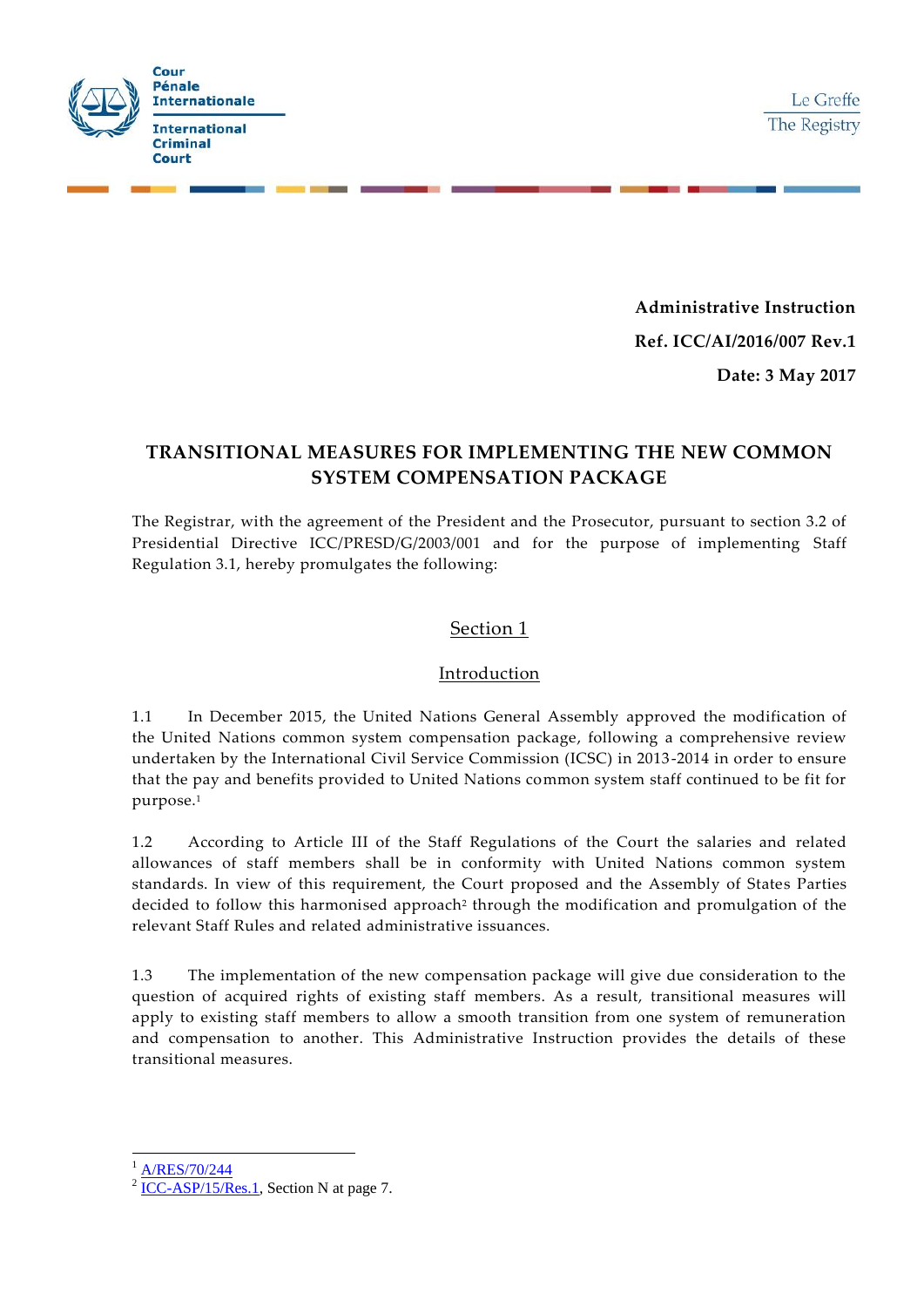## Section 2

## **Applicability**

2.1 The provisions of this Administrative Instruction shall apply to all staff members in the Professional and higher categories as well as to all internationally-recruited staff members appointed and that have reported for duty prior to 1 January 2017.

# Section 3

### Transitional Measures

*Salary scale structure and recognition of dependants*

*a) Grade and step placement within the proposed salary scale structure* 

3.1 The new unified salary scale will come into effect on 1 January 2017. Staff member's grade and step from the current scale will be converted to the new scale using the conversion table developed by the ICSC<sup>3</sup> and on the basis of their step in grade as at 31 December 2016.

3.2 The salary levels of staff members that are higher than those at the maximum step of their grade upon conversion to the unified salary scale shall be maintained as a pay protection measure. Staff members who cannot be matched to an appropriate step of their grade in the new scale will be placed at pay protection steps using the conversion table developed by the ICSC. Once a staff member is placed at a pay protection step no further step increments would be granted. Pensionable remuneration at the pay protection steps would also be revised in the future at the same time and to the same extent as the other regular steps. These pay protection steps will be discontinued in case of a new appointment at a higher grade or separation of staff members.

3.3 The practice of granting staff members accelerated step increments will be discontinued. Staff members who benefited from accelerated step increments for demonstrated language proficiency as at 31 December 2016 will keep the steps acquired to date and maintain, where applicable, the step increment due date.

3.4 The change in step which is due to existing staff in 2017 or 2018, where applicable, will be granted in accordance with the step increment due dates already scheduled. Once the step increment has been granted the new provisions in respect of annual or biennial step increments , where applicable, will apply to existing staff.

### *b) Dependency rate provided in respect of a dependent child*

-

3.5 A staff member who is not in receipt of a dependent spouse allowance or a single parent allowance, and who, on 31 December 2016, was in receipt of a salary at the dependency rate in respect of a dependent child shall receive a transitional allowance equivalent to six (6) per cent of

 $3$  As recommended by the ICSC in Annex II, Section B, of its annual report  $\frac{A/70/30}{2}$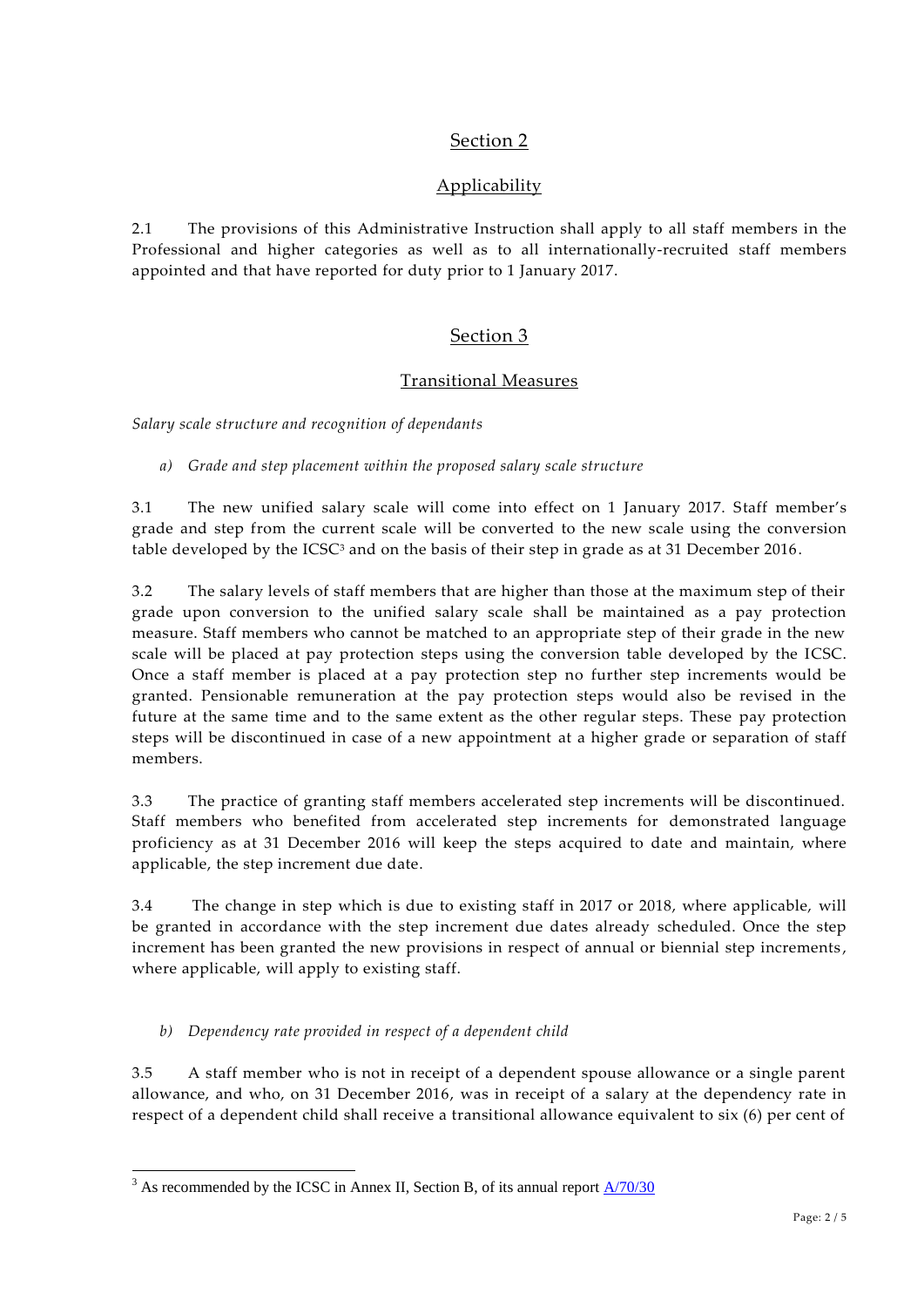net remuneration (net base salary and post adjustment) from 1 January 2017 onward in respect of that dependent child, subject to the following conditions:

- (a) On 1 January 2017, the child continues to be recogni sed as a dependent child in accordance with Staff Rule  $103.17$  (a)(iv) and the criteria set out in Section 4 of Administrative Instruction ICC/AI/2016/006 Rev.1; and
- (b) The staff member is not in receipt of a dependent child allowance in respect of that dependent child, except for an additional payment on account of a dependent child with a disability set out in Section 4.10(b) of Administrative Instruction ICC/AI/2016/006 Rev.1

3.6 The transitional allowance shall be reduced by one percentage point of net remuneration every 12 months thereafter. This reduction shall fall due on 1 January of every year and will not be suspended for any reason.

- 3.7 Payment of the transitional allowance shall be discontinued when:
	- (a) The staff member becomes eligible for, and is paid, a dependent spouse allowance or a single parent allowance; or
	- (b) The child in respect of whom the transitional allowance is paid is no longer recognised as an eligible dependent child; or

(c) The amount of the transitional allowance becomes equal to or lower than the amount of the dependent child allowance, provided that, in such case and at such time, the staff member shall be paid the dependent child allowance for that child.

3.8 Once the transitional allowance is discontinued, it shall not be reinstated, regardless of subsequent changes to a staff member's personal status and dependents.

#### *Education grant*

3.9 The changes to the Education grant scheme will be applicable to the academic year in progress as of 1 January 2018. Transitional measures, if any, will be communicated to staff in due course.

#### *Mobility and hardship scheme*

3.10 The changes in relation to the mobility and hardship scheme, shall have retroactive effect as of 1 July 2016, in accordance with Administrative Instruction ICC/AI/2016/004 ("*Mobility and Hardship Scheme*") and to the extent that they are beneficial to existing staff members.

3.11 Staff members in receipt of a mobility allowance prior to 30 June 2016, now renamed mobility incentive, shall continue to receive payment of this incentive for up to five (5) years at the same duty station or until the staff member moves to another duty station, whichever occurs earlier.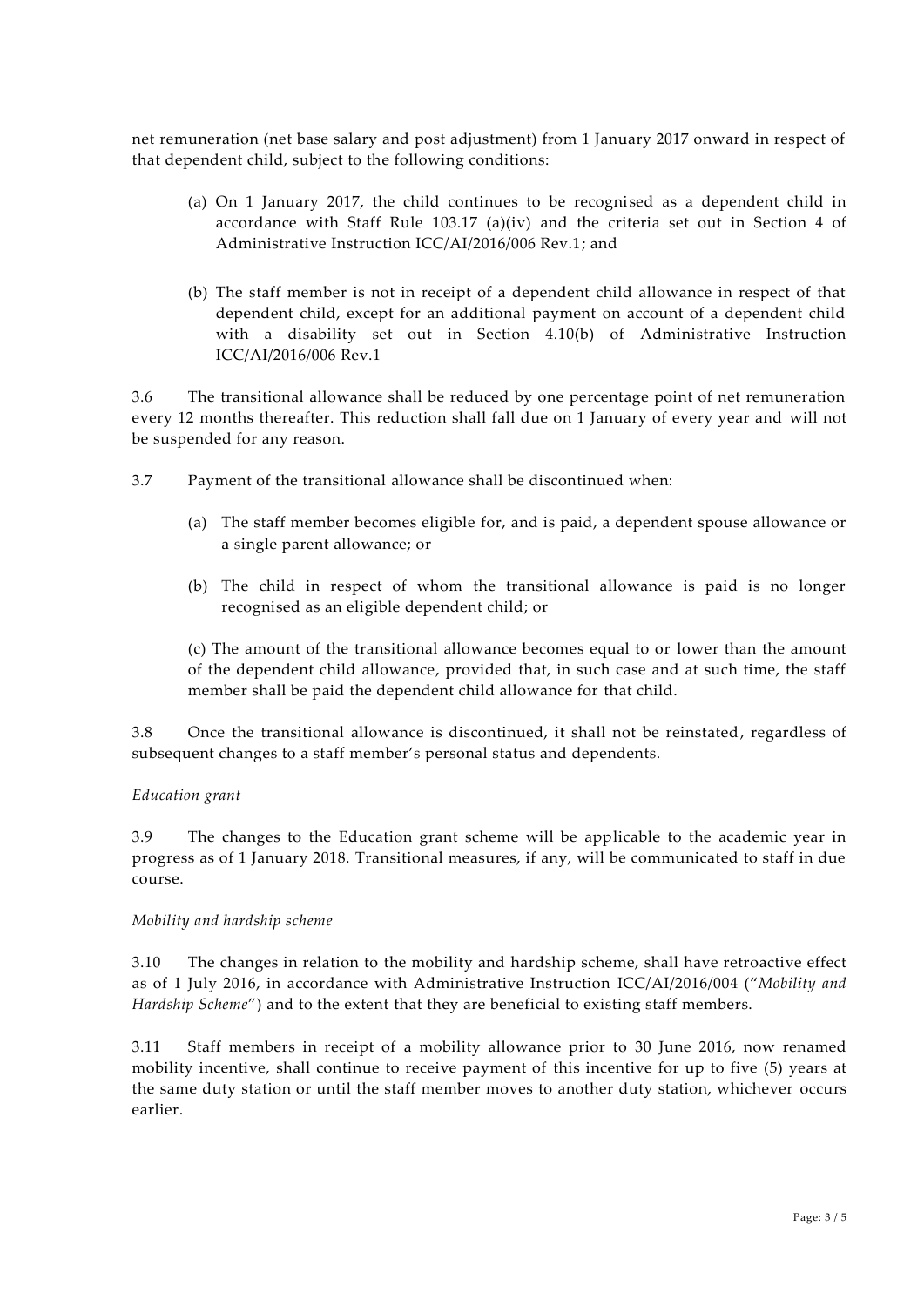3.12 Staff members in receipt of a non-removal allowance prior to 30 June 2016 shall continue to receive payment of the allowance for up to five (5) years at the same duty station or until the staff member moves to another duty station, whichever occurs earlier.

3.13 The assignment number properly determined for the purposes of the mobility allowance, as counted in accordance with the relevant provisions in force prior to 30 June 2016, shall continue to be recognized prospectively for the purposes of the mobility incentive. This Administrative Instruction shall not affect a staff member's assignment number retroactively, provided the assignment number was properly determined.

### *Repatriation grant*

3.14 Staff members appointed and having reported for duty prior to 1 January 2017 who were eligible to the repatriation grant, but who are no longer eligible for such a grant under the new compensation package, shall upon separation be paid a repatriation grant in accordance with the schedule set out under Staff Rule 109.6(f) in force on 31 December 2016 for the number of years of qualifying service accrued up to that date.

### *Settling-in grant*

3.15 For staff members in receipt of an assignment grant prior to 1 January 2017, the following provisions shall apply in respect to the lump-sum portion of the assignment grant.

3.16 A staff member who is appointed or reassigned for one year or longer to a catego ry A to E duty station, and is not entitled to full removal costs under Staff Rule 107.13(b), shall receive a lump-sum payment equivalent to:

(a) One month's net salary and, where appropriate, post adjustment at the duty station of assignment if the duration of the assignment is less than three years; or

(b) Two months' net salary and, where appropriate, post adjustment at the duty station of assignment if the assignment is expected to be for three years or longer.

3.17 The lump-sum portion of the grant shall be adjusted or recovered when the staff member has not completed the period of service in respect of which the lump-sum portion of the assignment grant has been paid. When a two-month lump-sum has been paid and the completed period of service at the duty station is less than three years, the lump-sum shall be adjusted or recovered as follows:

- (a) If the completed period of service at the duty station is less than one year, the first month's lump sum shall be prorated and recovered or adjusted in the proportion that the period of service bears to the first year (12 months) of assignment. The second month's lump-sum shall be recovered in full;
- (b) If the completed period of service at the duty station is one year or more but less than two years, there shall be no recovery in respect of the first month's lumpsum, but the second month's lump-sum shall be recovered in full;

(c) If the completed period of service at the duty station is more than two years but less than three years, there shall be no recovery in respect of the first month's lump-sum, but the second month's lump-sum shall be prorated and recovered or adjusted in the